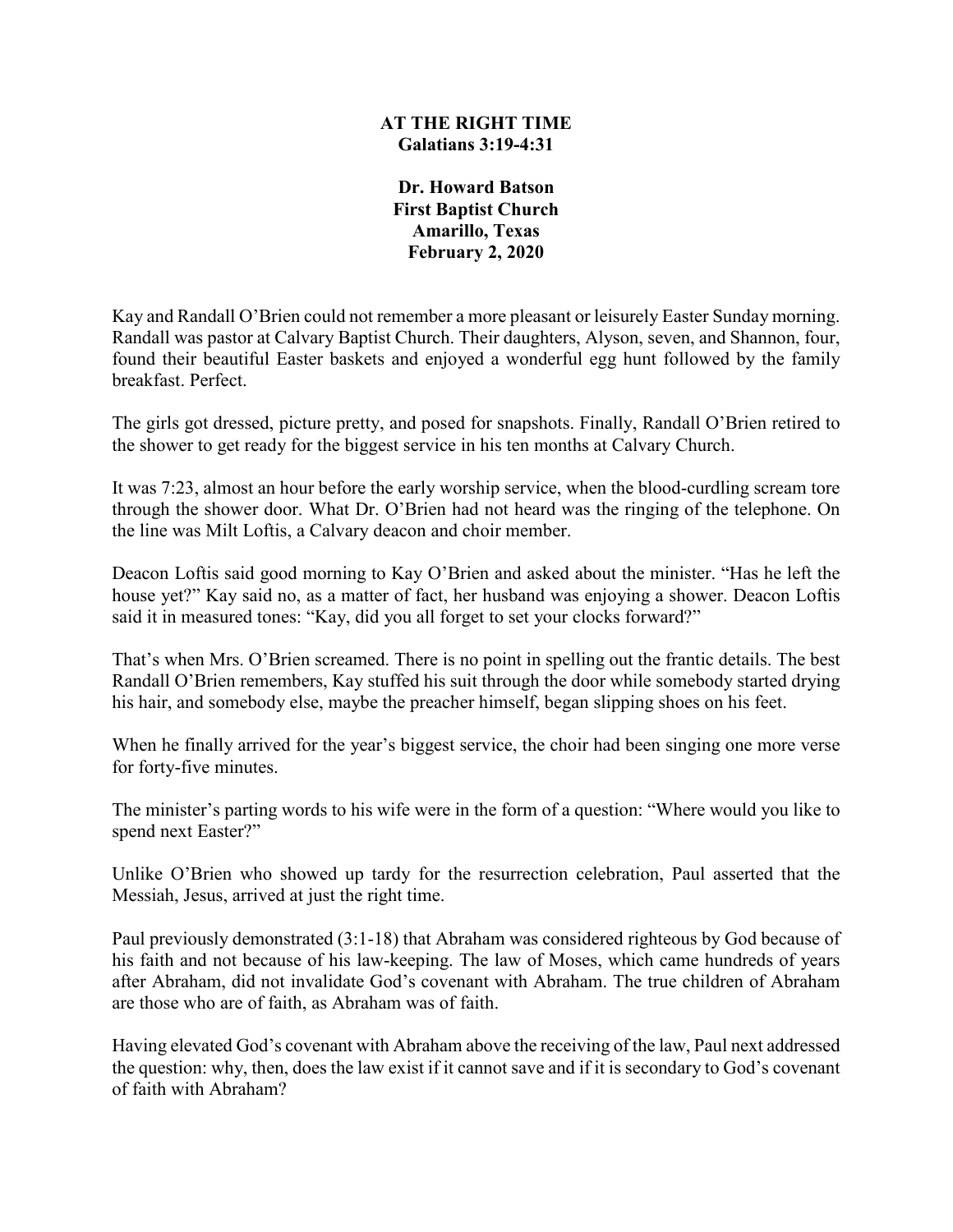### **The Right Time for the Law (3:19-4:3)**

#### *The law as a jailer (3:19-23)*

First, Paul demonstrated that the law served as a jailer. God provided the law "because of transgressions" (Gal 3:19). We were locked up by God's law. The word used for "locked up" (or "shut up") described someone who has been hemmed in on all sides and has no opportunity to escape. The law demonstrated that everyone has transgressed the purposes of God and is therefore a captive to sin. All avenues of escape were closed down until the true liberator, the Christ, should come.

### *The law as a tutor (3:24-26)*

Second, Paul said the law served not only as a jailer, but also as a tutor to lead us to Christ (3:24- 26). The tutor served wealthy Greek and Roman families by taking care of their children at those times when the children were not at school. The tutor served as a disciplinarian, supervising children from ages 6 to 16. Likewise, the law disciplined the people of God until they were ready to receive salvation by faith. Now that faith has come, we are no longer under the tutor (3:25).

Remember, as a Pharisee, Paul had zealously followed the law (Phil 3:6). In doing so, he had not found himself liberated but actually enslaved to evil as he was persecuting God's anointed and God's people.

Having made clear the role of the law in helping the Galatians see their entrapment to sin (jailer) and the role of the law as disciplinarian to watch over God's people until the time of faith (tutor), Paul summarized the liberating result of the coming of the Messiah. Galatians 3:28 contains one of the most profound statements in all of the New Testament. Some New Testament scholars see this section of Galatians as the climax of the entire epistle. Whatever we might believe to be the heartbeat of Paul's theology, contained among those ideas must be the building of a community of faith which is not based on gender, ethnicity, or social status. Paul was seeking to define the one community of God. In Christ Jesus all barriers have been broken down, and the ground at the cross is level. Baptism into Christ Jesus means that the barriers of race, gender, and social status no longer exclude anyone from the kingdom of God in Christ Jesus.

We must bear in mind, however, that Paul is not declaring that the distinctions have vanished. He, himself, continued to address Jews and Gentiles as ethnic units (Romans 9-11). He also addressed slaves and slave owners and men and women as distinct groups (Ephesians 5:21-6:9). Being in Christ does not mean that distinctions no longer remain. Nonetheless, Paul proclaimed that in Christ Jesus there is no superiority or inferiority. Baptism in Christ makes invalid the discrimination deeply embedded in our culture. Race, gender, and class are neither advantages nor disadvantages in our right standing before God (3:27-29).

In biblical times a pious, Jewish male would daily thank God that he was not born a Gentile, a slave, or a woman. Perhaps Paul even had this well-known prayer in mind as he explained how baptism into Christ had shattered the barriers.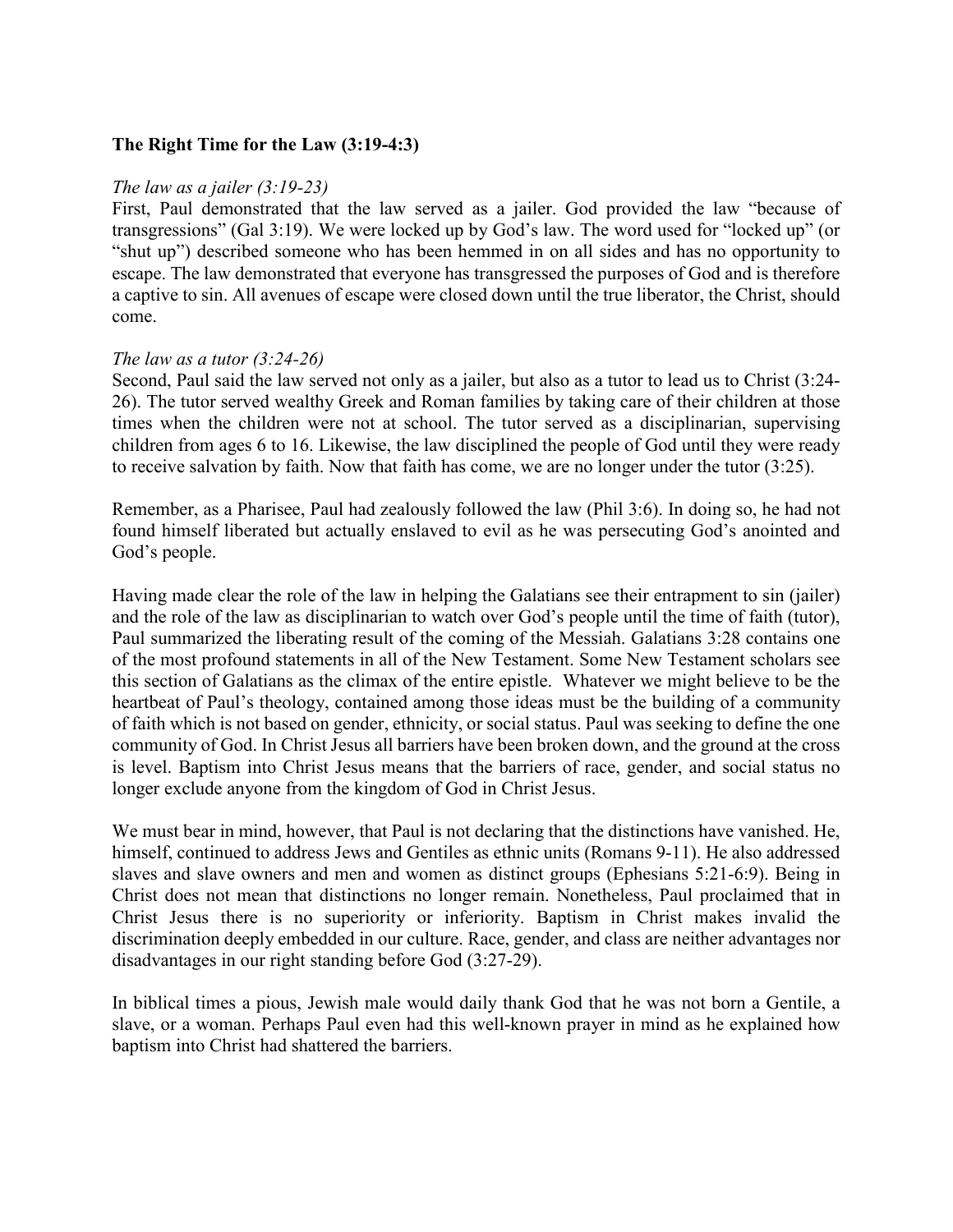#### *The law as a trustee (4:1-3)*

Paul asserted that being in Christ was deliverance from bondage. Paul does not even have to say that the guardian or the trustee represents the law; that much is already clear. Before the coming of the Messiah, the people of God were in the plight of a young heir whose father had died. Such an heir was too young to have access to the family estate. Therefore, until he came of age, the minor had no rights at all. His status, in some ways, was no better than that of a slave. He was under the control of guardians and trustees who managed his affairs and determined his life.

The language in verse 3 is striking. Paul said that we are under bondage to the "elemental things of the world." This description was probably intended to be broad enough to encompass the principles and practices of both Judaism and paganism. He was equating life under the law with bondage to "the elemental spirits of the universe," those demonic and powerful forces that control the unseen world and leave us with little freedom to shape the course of our own lives. Perhaps Paul was speaking to the Gentile Christians in the region of Galatia who were forfeiting their freedom and taking on circumcision and the keeping of the religious calendar. To do so, Paul said, is to revert to the old system of being under the control of the elemental spirits.

## **The Right Time for Christ (4:4-20)**

During our first Christmas season in Amarillo, 1995, we soon discovered that our nativity scene was missing its lead character, Baby Jesus. The house was thoroughly searched—under the beds and behind the couch cushions—but despite our seeking Him, the special infant could not be found. The time came to exchange gifts with our daughters on Christmas Day. Ryan, then 4, presented gifts she had prepared, each crudely wrapped with a whole roll of tape. Then Jordan, who was 2, came bearing her gifts for dad and for mom. Unwrapping a small bundle of paper, my wife Lisa discovered that her gift was the missing Baby Jesus. Needless to say, we couldn't bring ourselves to scold this two-year-old for remaining silent about the missing person's report that we had put out in our home for the Son of God. While Jesus was almost late for Christmas that year, He was right on time for the very first Christmas. He came "in the fullness of time" (Galatians 4:4).

With the phrase "the fullness of time" Paul declared that the central event in God's dealing with humankind was the sending of His Son. Christ, too, was born of a woman. He, too, was born under the influence of the law. He was born a human being, that is "of a woman," and born a Jew, that is "under the law." In order to redeem those under the law, He had to be born under the sphere of the law. He was able to identify with the people of God in every struggle they might encounter. The good news lies not only in the announcement that a baby is born, but also in the assurance that "by putting the chains on himself, He takes them off us."

### *No longer a slave, but a son (4:4-6)*

Because Christ was born under the law to redeem those under the law (4:4-5), we are no longer slaves but are now the children of God. As we possess the Spirit of His Son, we can call God our Abba, our Father. We have this new intimacy as sons of the Father because of the presence of the Spirit in our lives.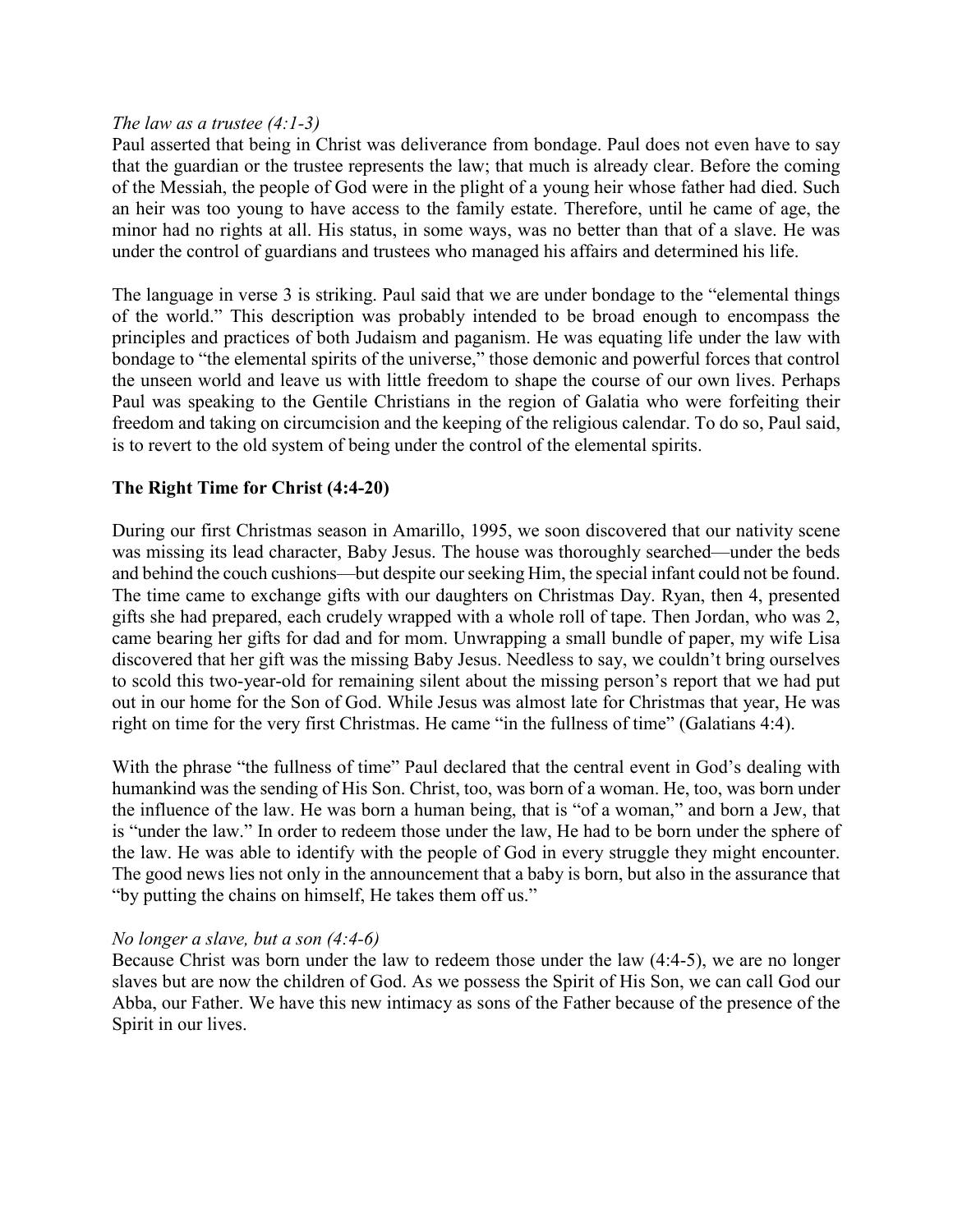## *The chains back on (4:7-11)*

Paul stood in shocked disbelief that the Galatians would now, once again, submit themselves to the law or any elemental thing. Paul made clear exactly what they were doing that he found objectionable. "You are observing special days, and months, seasons, and years," (v. 10). He was probably referring to special times of worship and celebration according to the religious calendar of Judaism.

### *A personal appeal (4:12-20)*

Paul began to make a personal appeal in verse 12. He addressed his Galatian hearers directly. We can see that Paul was not arguing as a scholar, but, rather, as a caring pastor. Paul called upon the Galatians to copy his Christian freedom. "Be free like me," Paul seemed to be saying.

Paul had fond memories about how he had been greeted and treated by the Galatians. They had done him "no wrong" when he visited their cities, proclaiming the gospel of Christ Jesus. In fact, they welcomed him with open arms. Paul was particularly appreciative of their efforts because he was carrying the burden of an illness when he was in Galatia. Many believe this illness was blindness. Thus, Paul said they were so cordial that they would have been willing to give him their own eyes (v. 15). Others have suggested that he was suffering from epilepsy or another malady.

Despite this initial, royal treatment, things had changed. The relationship had soured. Why were they angry at Paul for having told them the truth that the gospel of the apostles is a gospel that sets them free from the law which has enslaved? Paul knew the motives of the Judaizers (vv. 17-18). They wanted to win the Galatians to their perverted, legalistic gospel.

Paul closed with terms of endearment (v. 19). He compared himself to a mother struggling through childbirth. He was willing to endure the hardship of labor until the Galatians had Christ formed within them. He wanted to see them shaped into the image of Christ.

# **The Allegory of Freedom (4:21-31)**

Paul formed an allegory to summarize his point. He mentioned Abraham's two sons, Isaac and Ishmael, born through Sarah and Hagar, respectively. When Sarah did not bear Abraham a child, she then sought to provide the heir through Hagar, her Egyptian slave. (See Genesis 21.) Ishmael was not the child of promise because he was born according to flesh. No miracle was involved. Isaac was the child of promise. The divine miracle was, of course, that Sarah was far past the time of child-bearing.

For Paul, Hagar and Sarah represented two different covenants. Hagar represented the covenant of the law given on Mount Sinai, and her child, Ishmael, was a slave. Those who continually submit themselves to the Mosaic law correspond to Ishmael. Hagar, therefore, corresponded to the people of Jerusalem in Paul's time who were enslaved by the law. Sarah, on the other hand, corresponded to the heavenly Jerusalem. Paul reminded them once again that they are children of the promise. They are Sarah's children.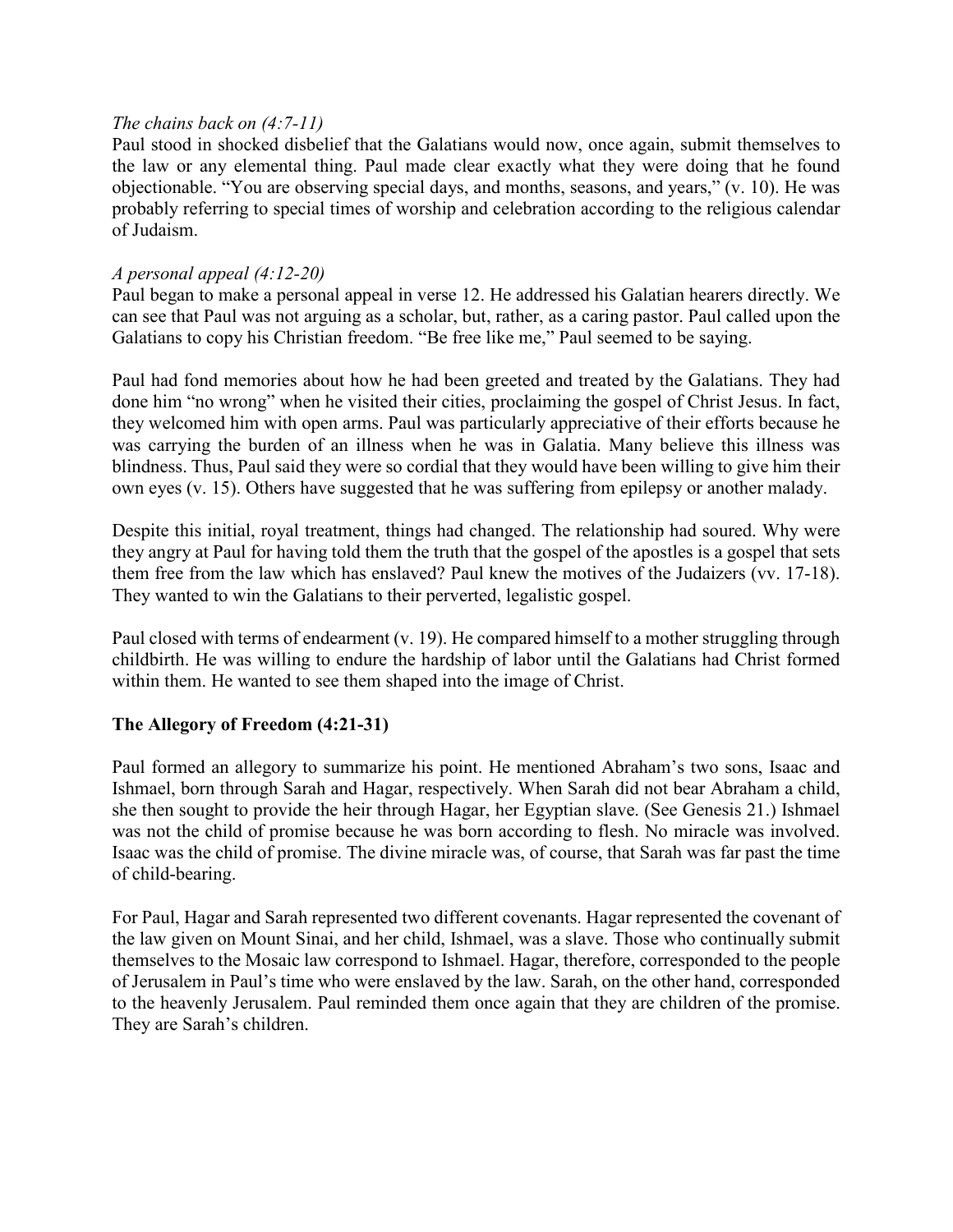Mark Upshaw said he probably would have signed with Rhode Island anyway. Still, the former Columbus High School basketball standout was pleased to know Stanford coaches were interested—even if their recruitment letter arrived 21 years late.

The letter, signed by then-Cardinal coach Dick DiBiaso, was dated May, 1978, but didn't arrive at Columbus High until the spring of 1999.

The five-paragraph letter, mostly a sales pitch for Stanford, included a questionnaire and a stamped return envelope.

"Maybe I need to send that in and they'll give me a scholarship," laughed Upshaw, now a 38-yearold father of two who runs his own business in the Atlanta area.

The letter's envelope has a Stanford, Calif., postmark dated May 5, 1978, overlaid with one from San Francisco, also dated May 1978. A third postmark, from Columbus, is dated April 26, 1999.

David McQuinn, consumer affairs clerk for the U.S. Postal Service in Columbus, said he has no idea where the letter was all those years. But because of its age, he said it most likely was stuck in a cloth pouch used to store mail.

The letter was addressed to Upshaw in care of Larry Oswalt, then the Columbus basketball coach, who was killed in a car accident several years ago. An office worker at the school gave it to Murphy Jenkins, a coach who has stayed in touch with Upshaw.

"I was just stunned when I saw the postmark," said Jenkins. "I thought somebody was playing a joke. Then I realized, no, this is real. I decided I would open the letter and see what it said."

Jenkins contacted Upshaw's wife, Debra.

"She said something about a letter from a college," Upshaw said. "I said, 'A letter from a college? I know I don't owe any tuition or anything.' I just found it kind of funny."

At Rhode Island, Upshaw made the All-Atlantic 10 Conference team in 1981-82 after averaging 16.9 points per game as a junior. A knee injury kept him out the next season, but he played again in 1983-84, averaging 11.7 points per game.

Unlike Upshaw's recruitment letter which arrived more than two decades late, Jesus was born "in the fullness of time." When the law had served its purposes as jailer, tutor, and trustee, God sent Jesus right on time!

# **Is the Law Still Necessary Today?**

Historically, in God's plan of salvation the law played the important roles of jailer, tutor, and trustee. What function does the law play today? Are the Old Testament laws of any importance to New Testament believers? Consider: